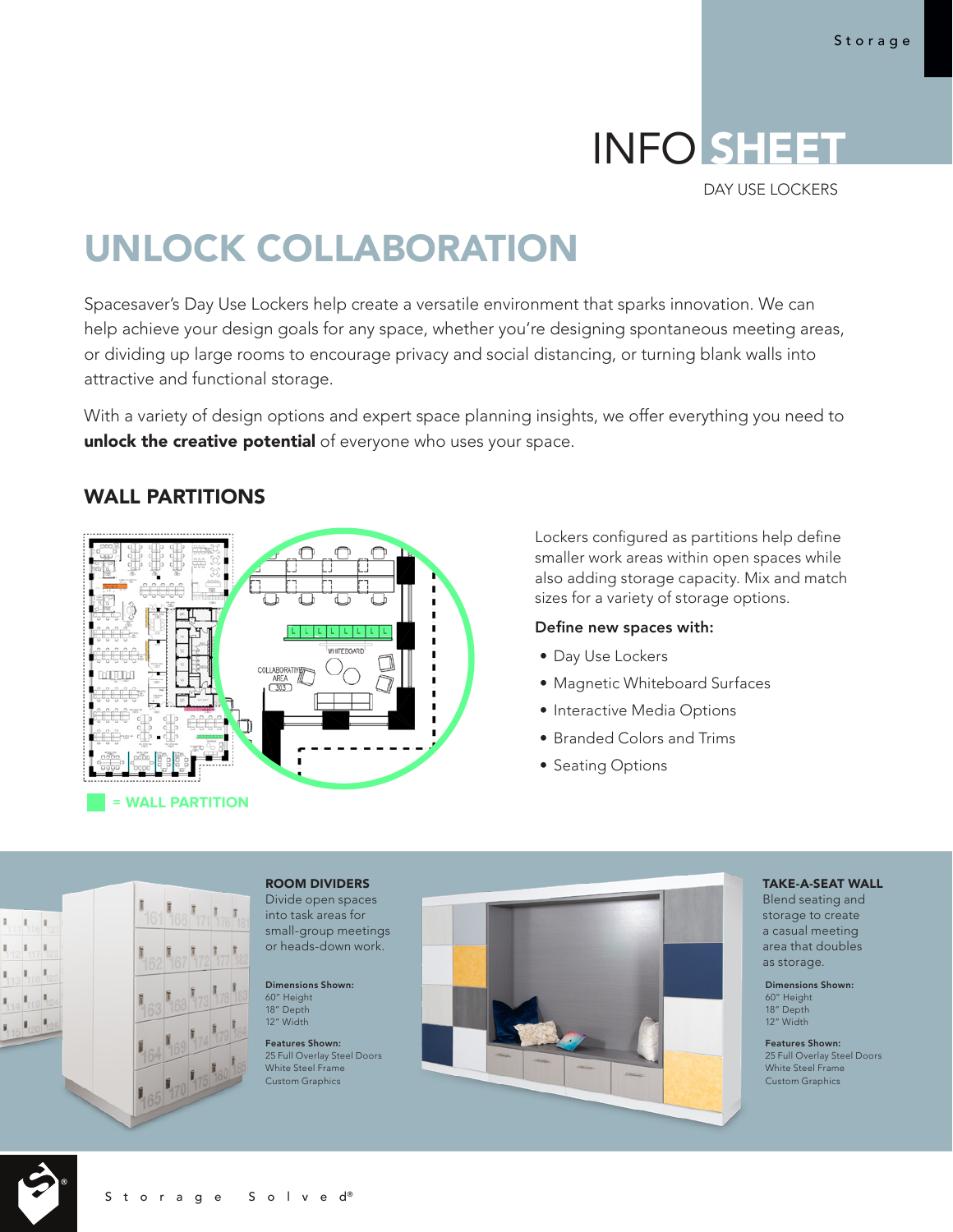

ISLANDS

In addition to providing storage for project supplies and personal belongings, lockers in island configurations can serve as informal meeting areas and "landing pads."

#### These spontaneous meeting areas feature:

- Day Use Lockers
- Durable Work Surface
- Interactive Media Options
- Branded Colors and Trims



#### LOCKER ISLANDS

Create a multi-function focal point by encasing counter-height banks of Day Use Lockers in wood or high-pressure laminate.

Dimensions Shown: 63 3/16" Height 38" Depth 128 3/8" Width

Features Shown: 28 Full Overlay HPL Doors HPL Table Top & Side Panels White Steel Frame 4" Steel White Base



#### MEDIA ISLAND

Mount a monitor on a Locker Island to loop in remote colleagues for informal meetings or to display news, updates, or presentation slides.

#### Features Shown\*: 28 Full Overlay HPL Doors

White Steel Frame 4" Steel White Base

Dimensions Shown: 63 3/16" Height 38" Depth 128 3/8" Width HPL Table Top & Side Panels



#### MEETING ISLAND

Extend the counter top of a Locker Island to create more options for storage and collaboration.

#### Features Shown:

41 3/16" Height 18 Half-Height Full Overlay Steel Doors HPL Island Table Top HPL Side Panels White Steel Frame Table Legs 4" Steel White Base

# Dimensions Shown:

36" Depth 134" Width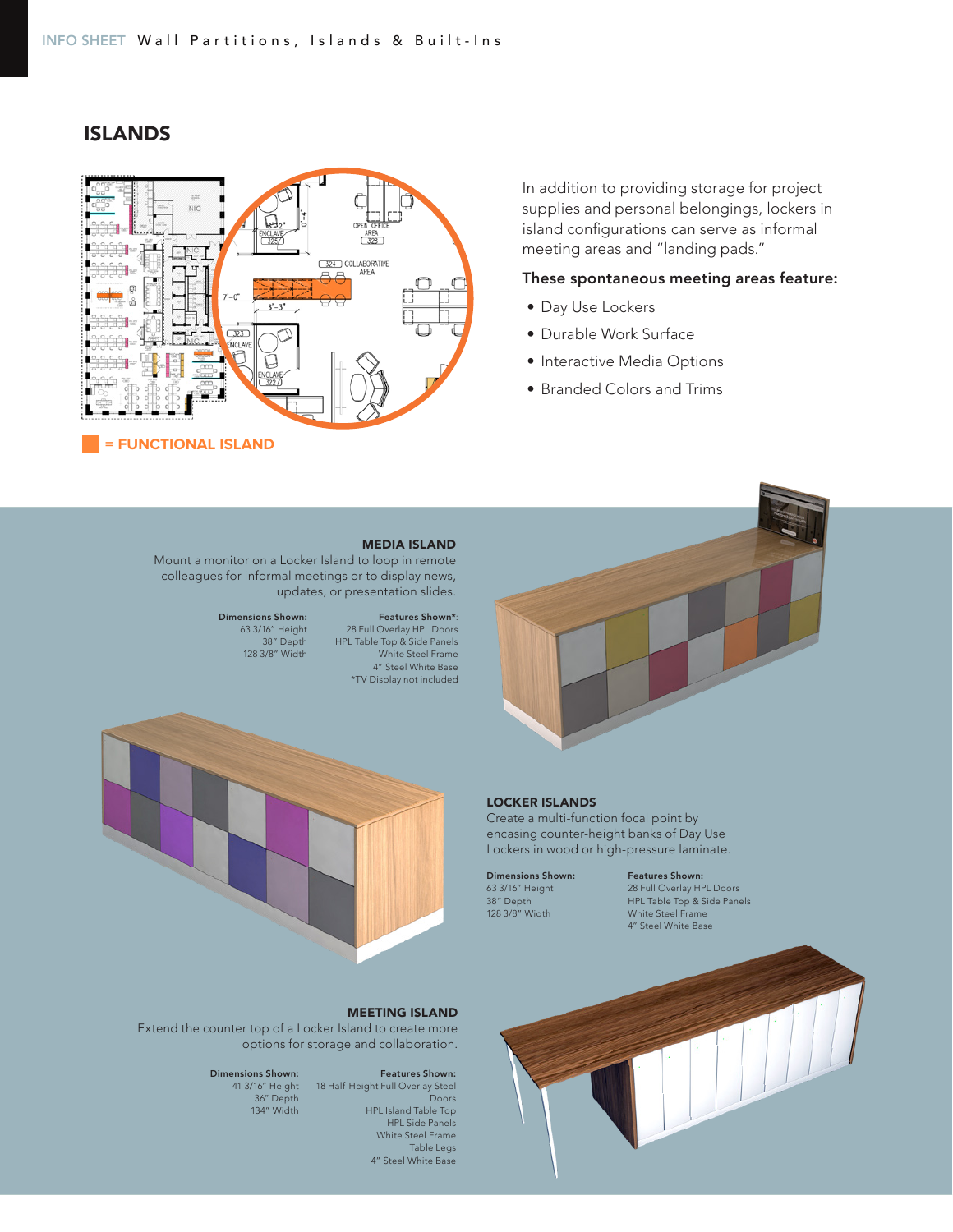## BUILT-INS



Transform blank walls and empty spaces into functional and aesthetically pleasing storage.

#### Optimize space with:

- Day Use Lockers
- Magnetic Whiteboard Surfaces
- Interactive Media Options
- Branded Colors and Trims
- Seating Options

#### MULTI-LOCKER BANK

Typically located in corridors or open areas, Multi-Locker Banks provide maximum storage right where it's needed. Each individual locker can be customized with interior and exterior features to create a useful and stunning statement.

#### Dimensions Shown: 68" Height 12" Depth 96" Width

Features Shown: HPL Full Overlay Locker Doors White Steel Frame No Lock Displayed





#### WORKSTATION STORAGE

Offering convenient access to stored items while reinforcing branding and other design elements, Workstation Storage secures personal belongings or locks up company equipment overnight.

Dimensions Shown: 36" Height 18" Depth 36" Width

Features Shown: HPL Full Overlay Locker Door 4" Steel Base